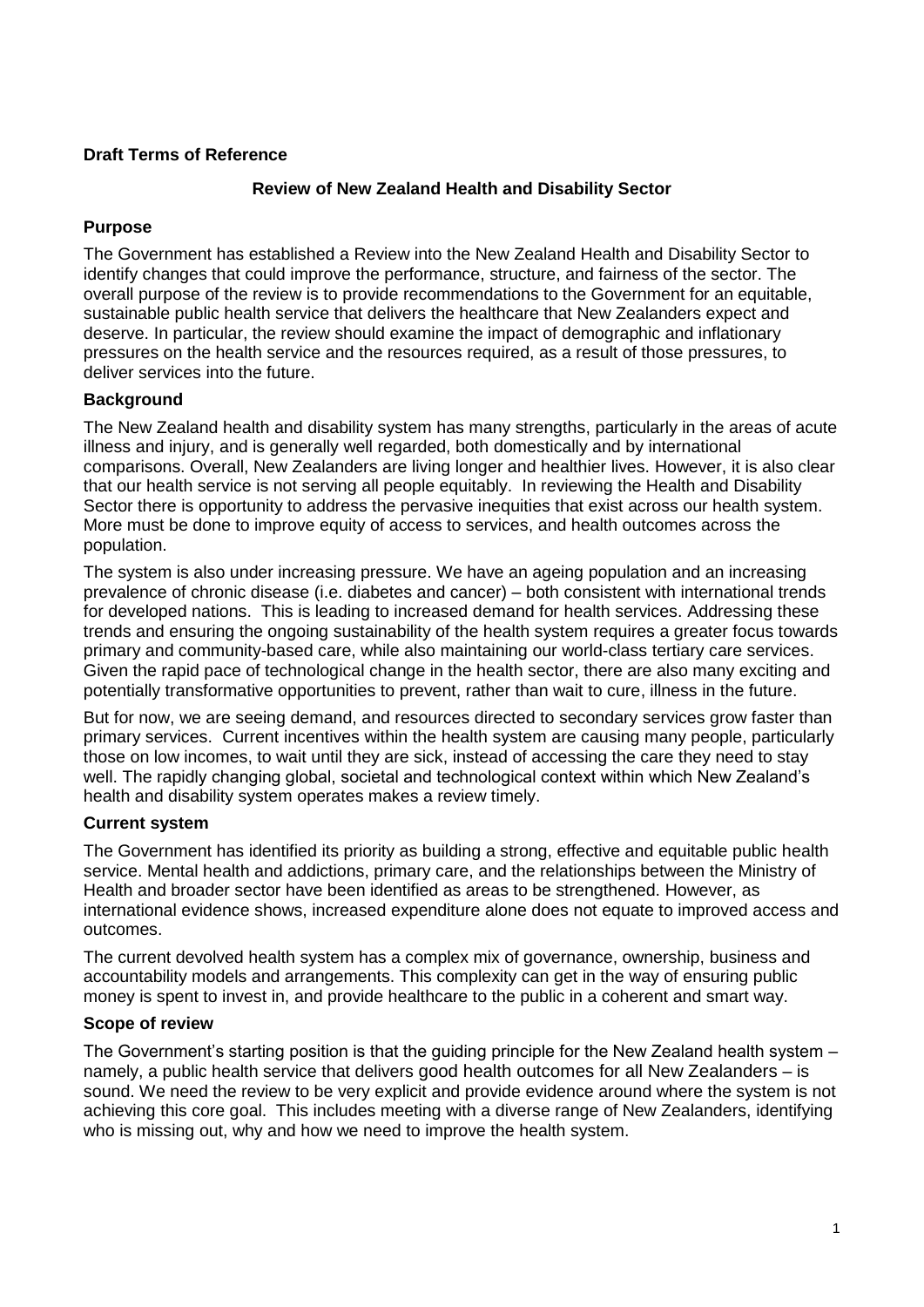The review would culminate in a report to Government, including recommendations, on:

- How the health system can improve accessibility and outcomes for all populations
- Whether the health system promotes the right balance between availability of services, (particularly tertiary services) population density and proximity
- Whether the current system is well-placed to deal with environmental challenges such as climate change, antibiotic resistance and technological advances
- Whether there are changes that can be made to the health system that would make it fairer, more equitable and effective
- How the technological and global healthcare context is evolving, what opportunities and risks this rapidly-evolving context presents, and whether there are changes that would support the health system to adapt effectively given the rapid changes underway.

In examining the points above, the review would consider the following:

- Demographic impacts what the predicted population changes are, their potential impacts upon service demand, workforce availability and risks that may need to be managed
- The international landscape what New Zealand might learn from examining where health systems are heading internationally and what the impacts are, including input from relevant international organisations such as the OECD, World Health Organisation and the Commonwealth Fund
- Decisions around distribution of healthcare resources, capacity of the health system to deliver care and clinical effectiveness (quality and safety) – e.g. how does the current geographic distribution of services help or hinder the system as a whole
- Funding how financial resources applied to health funding could be altered to provide greater flexibility in allocation, better transparency of return on investment, better support innovation in service mix/design and investment in key enablers, and reduce inequities through targeting those in need
- Investment practices providing a nation-wide view of how much infrastructure will be needed, over what timeframe and the balance to be struck across service provision and delivery
- Ways to support the increasing priority of the role primary care and prevention has within the wider heath service
- Potential opportunities and risks associated with rapidly emerging technological advances and the implications for, including but not limited to, clinical tools and settings, communication and transport
- Institutional arrangements roles and responsibilities, funding, accountability and delivery arrangements.

In considering the matters above, the review should consider the overall structure, governance of the health system and distribution of resources to ensure it is fair, better balanced towards primary prevention, equitable and effective, as well as simple for people to access and navigate. The scope of the review explicitly includes primary care, instead of having a separate review, as has been previously discussed publicly.

The Government has already established an Inquiry into Mental Health and Addictions and a Ministerial Advisory Group on Health. The Waitangi Tribunal also has the WAI 2575 Health Services and Outcomes Kaupapa Inquiry underway. The Government expects that the review would give due regard to the outcome and information generated through these inquiries and reviews when they become available.